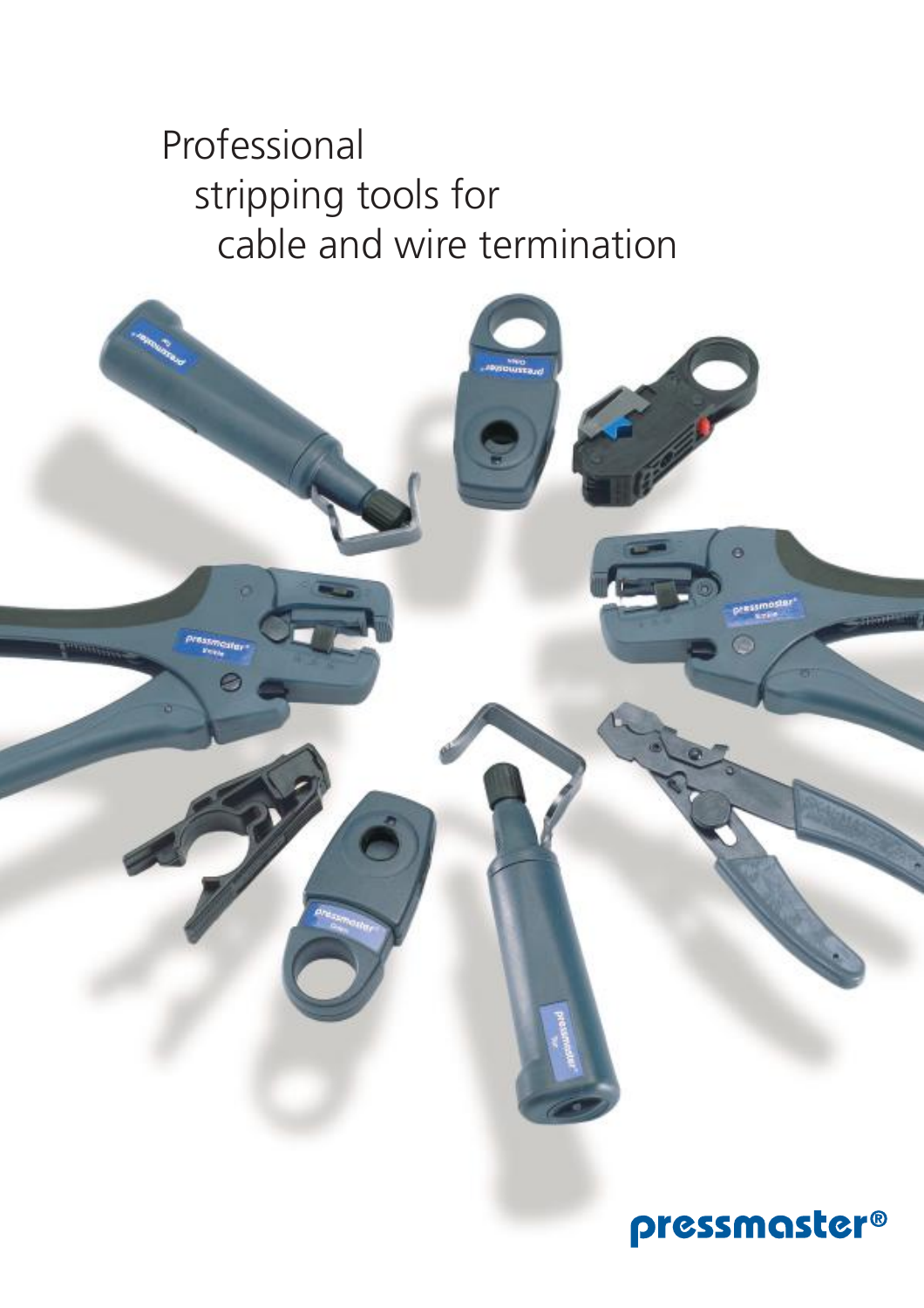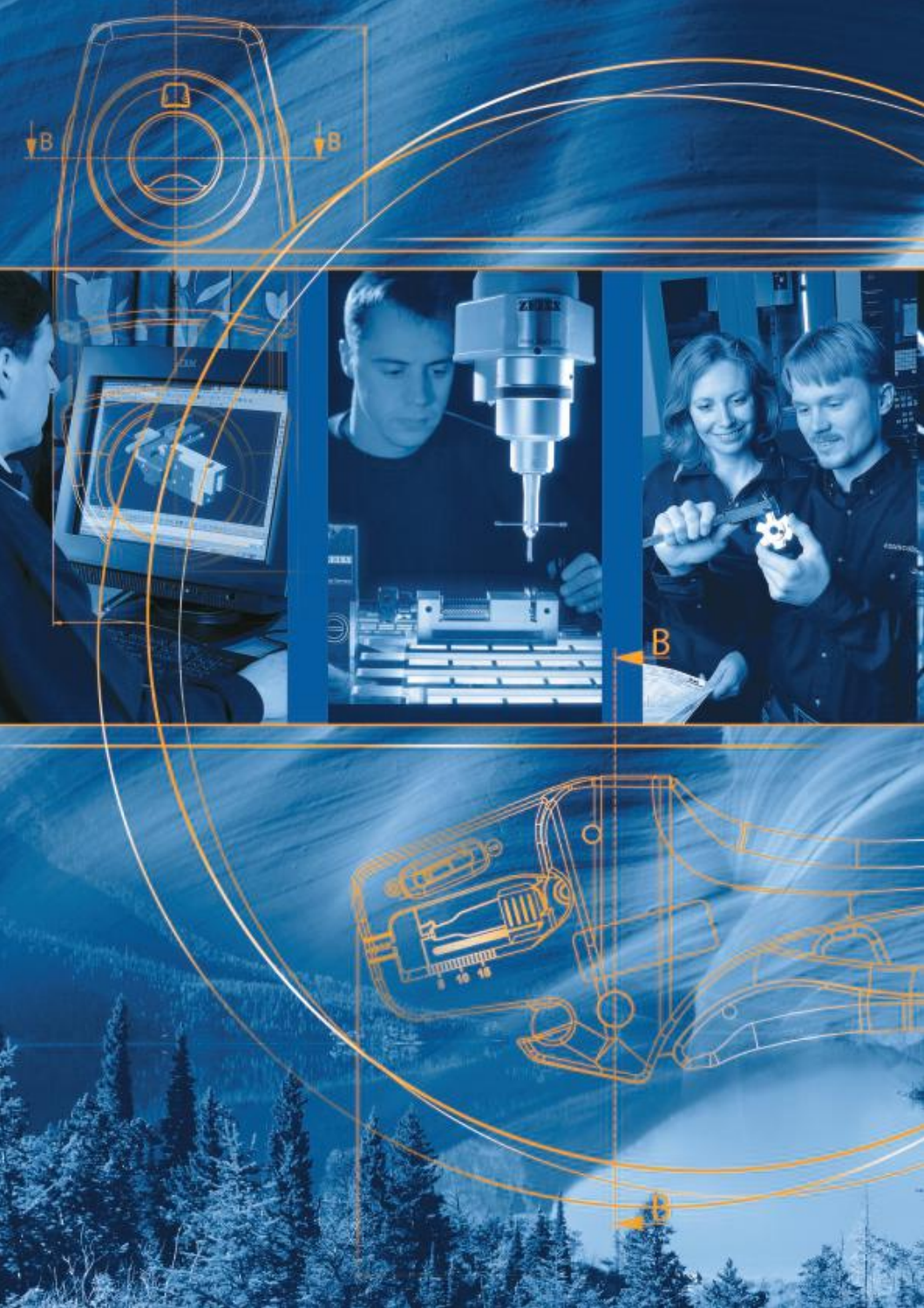## Good hand tools evolve naturally

Living and working within a natural environment it is easy to appreciate the qualities required of good hand tools. They should be competent, reliable, safe and comfortable to use – tools that meet the needs of professional users wherever they may be working.

> The Pressmaster engineering experience is deeply rooted in the heartland of Sweden – a country with a strong tradition of manufacturing some of the world's best hand tools. We have developed within this tradition and will expand upon it into the 21st century. Innovation, modern technology and skilled craftsmanship have helped us master the art of developing precision cable termination tooling for the electrical, electronics and industrial markets.

Now we are proud to present a new range of cable cutting and stripping tools. Based upon original patents and further improved by adding a number of unique features these tools provide ease of use, versatility, precision and ergonomic design.

Pressmaster crimp tools are qualified by hundreds of thousands of end users every day of the week in every corner of the world. Now we offer the same assurance with our range of wire and cable preparation tools.

### Quality to hand



*"Quality to hand develops confidence and pride in a job well done"*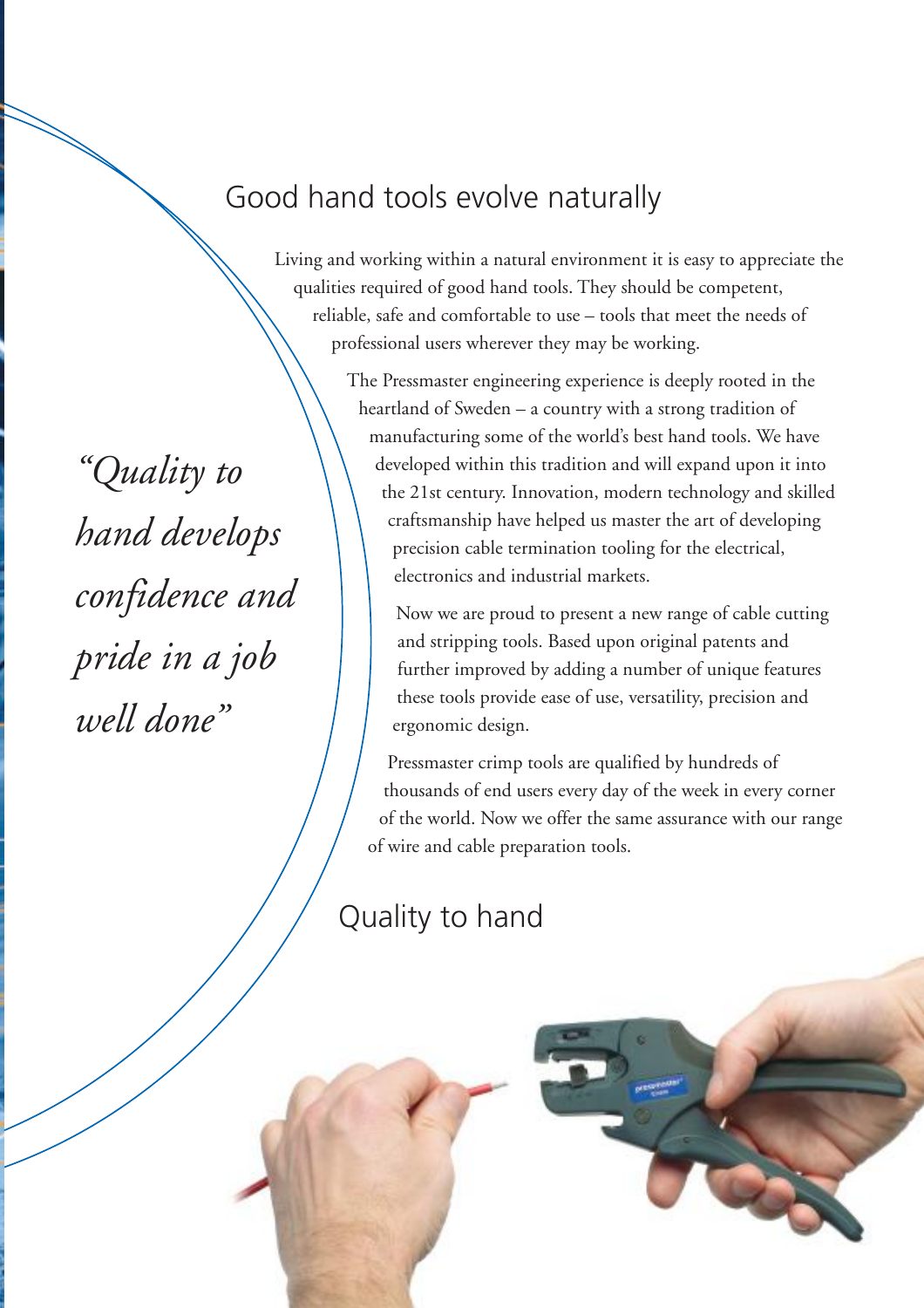# **Embla**

### Self-adjusting cut and strip tool

Embla is a self-adjusting cutting and stripping tool for modern electrical installation and equipment wires (90% of wires can be stripped without adjusting the tool). The introduction of easily interchangeable multiple stripping cassettes enable precision stripping of a wide range of insulations from PVC to PTFE with just one tool. High priority has been given to the ergonomic design of Embla resulting in a lightweight but strong and comfortable tool equally qualified for high volume production and portable/field usage.



Easy change stripping blade cassettes



V blade cassette for strinning difficult insulations



Cuts up to 10 mm<sup>2</sup>/8 AWG.



Ergonomic design with nonslip bi-moulded handles



#### Features

**Versatile:** The option of easily interchangeable stripping cassettes makes possible the stripping of most modern insulations within the tools specified range. Widest stripping capacity of any tool of its type.

Precise: Fine adjustability ensures that thin insulations can be stripped without damage to conductors. At the end of the stripping function, the stripping blades open and remain open during the return phase of the strip cycle facilitating easy/snag free wire removal from the tool.

**Ergonomic:** Sculpted shape, soft grip main handle, low friction moving handle, optimized grip span, angled head and light weight guarantees comfortable, stress free operation.

**Durable:** Replacement stripping cassettes and cutting blades available.

Reliable: Tested to over 150,000 cycles. Molded in new high-strength plastic with twice the strength of standard nylon/PA6.

#### **Specifications**

Weight with straight blade cassette Embla + straight blade cassette 4320-0612 Embla + "V" blade cassette 4320-0613 Embla + straight and "V" blade cassettes 4320-0624<br>Straight blade cassette 4320-0614 Straight blade cassette 4320-0614<br>
V/'' blade cassette 4320-0615 "V" blade cassette 4320-0615 Replacement cutting blade kit 4320-0625

Stripping capacity: Stripping capacity: Stripping capacity: Stripping capacity: Stripping capacity: Stripping C<br>V blade cassette, all insulations 0.02 – 6 mm<sup>2</sup>/34-10 AWG Cutting capacity: Flexible wires 10 mm<sup>2</sup>/8 AWG Rigid wires **1.5 mm<sup>2</sup>/16 AWG**<br>1.5 mm<sup>2</sup>/16 AWG Overall dimensions 191x123x20 mm/7.5 x 4.8 x 0.8 inch<br>Weight with straight blade cassette 136g/4.8oz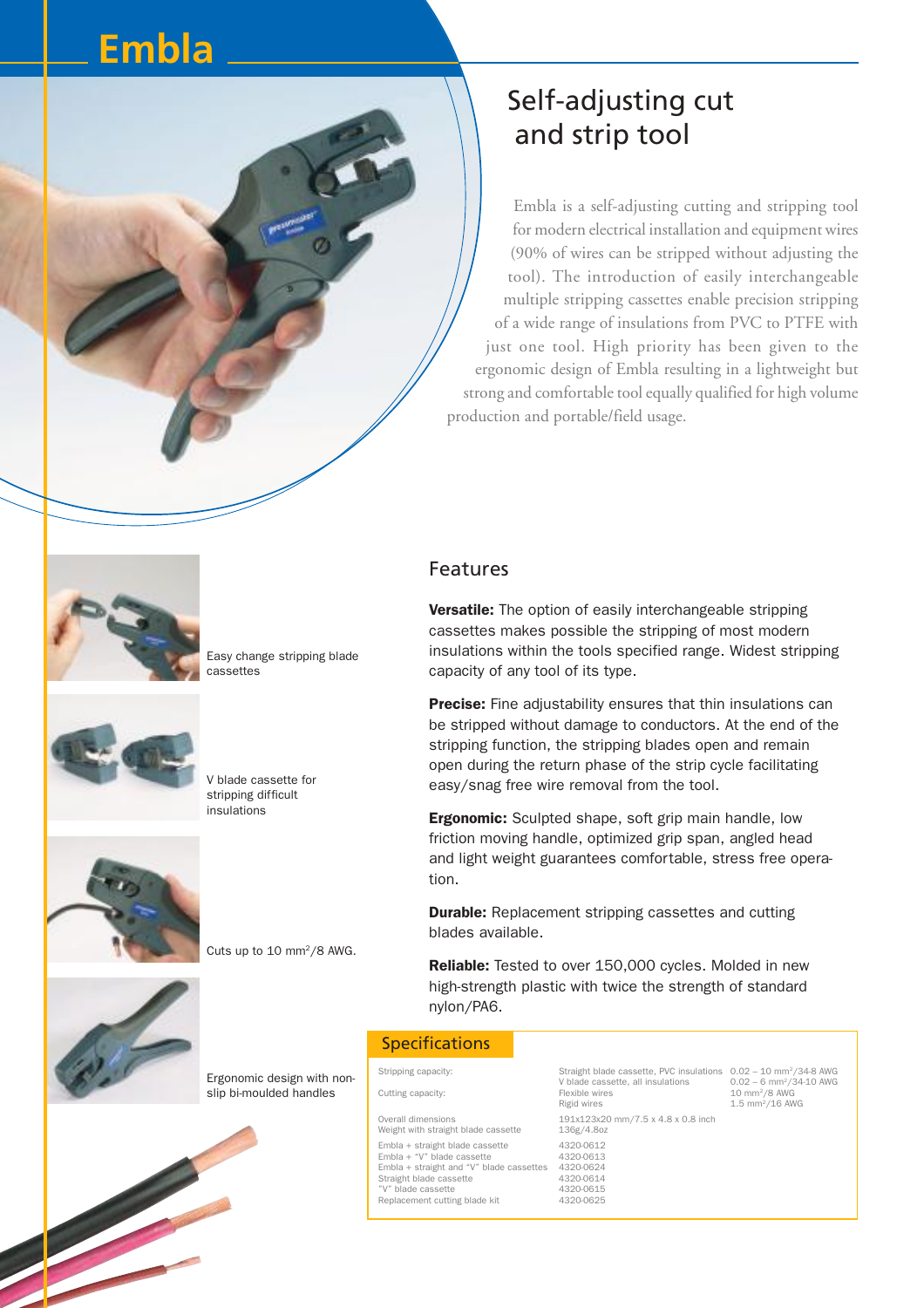

### Heavy-duty cable stripping tool

Tor is a professional stripping tool for cables of all insulation types. By rotating the body of the tool the blade can be fixed in any one of three positions providing circular cuts about the cable and lengthways or spiral cuts along the cable.

Unique to this type of tool Tor features interchangeable cable retention hooks giving it an incomparable cable stripping capacity of up to 40 mm/1.57 inch diameter in one tool.

Designed to fit the hand and for ease of use, Tor can strip the most difficult cables in the harshest of environments.



Large capacity: Interchangeable hook feature means that Tor can replace two or more similar products in the toolbox.

**Easy to use:** Positive locking positions for circular, lengthways and spiral strips. The blade automatically returns to its starting position at the end of a strip reducing the possibility of broken blades. No special tools are required to change hooks one replaces the other. The blade height adjustor is almost friction free and is easy to rotate for fine blade height adjustment. Safety straps can be fixed to the eyelet at the base of Tor to prevent accidental dropping of the tool.

Ergonomic: The well balanced design features rests for thumb, first and little fingers to ease raising of the cable retention hook. The absence of external sharp edges means that the tool can be carried in the pocket.

**Durable:** Replacement cutting blades are available and can be stored in a pocket located within the tool body.

**Tough:** Manufactured in new high-strength plastic with twice the strength of standard nylon/PA6, Tor has been tested to over 100,000 cycles.

#### **Specifications**

Overall dimensions (with small cable hook)<br>Overall dimensions (with large cable hook) Weight (with large cable hook)

 $T$ or + both hooks + spare blade  $4320-0616$ <br> $T$ or + both books without spare blade  $4320-0617$ Tor + both hooks without spare blade 4320-0617<br>Replacement spare blade 4320-0618 Replacement spare blade 4320-0618<br>Replacement small cable book 4320-0620 Replacement small cable hook 4320-0620 Replacement large cable hook 4320-0619

Cable capacity:<br>
Insulation thickness: Up to 4.5 mm/0.18-1.57 inch diameter<br>
Up to 4.5 mm/0.18 inch thick Up to  $4.5$  mm/0.18 inch thick  $150 \times 42 \times 30.5$  mm/5.9 x 1.7 x 1.2 inch<br>167 x 52 x 30.5 mm/6.6 x 2.1 x 1.2 inch<br>116g/4.1oz

Circular + straight strip Window strip Circular + spiral strip





Two tools in one



Replacement blade



Ergonomic design with thumb and first finger

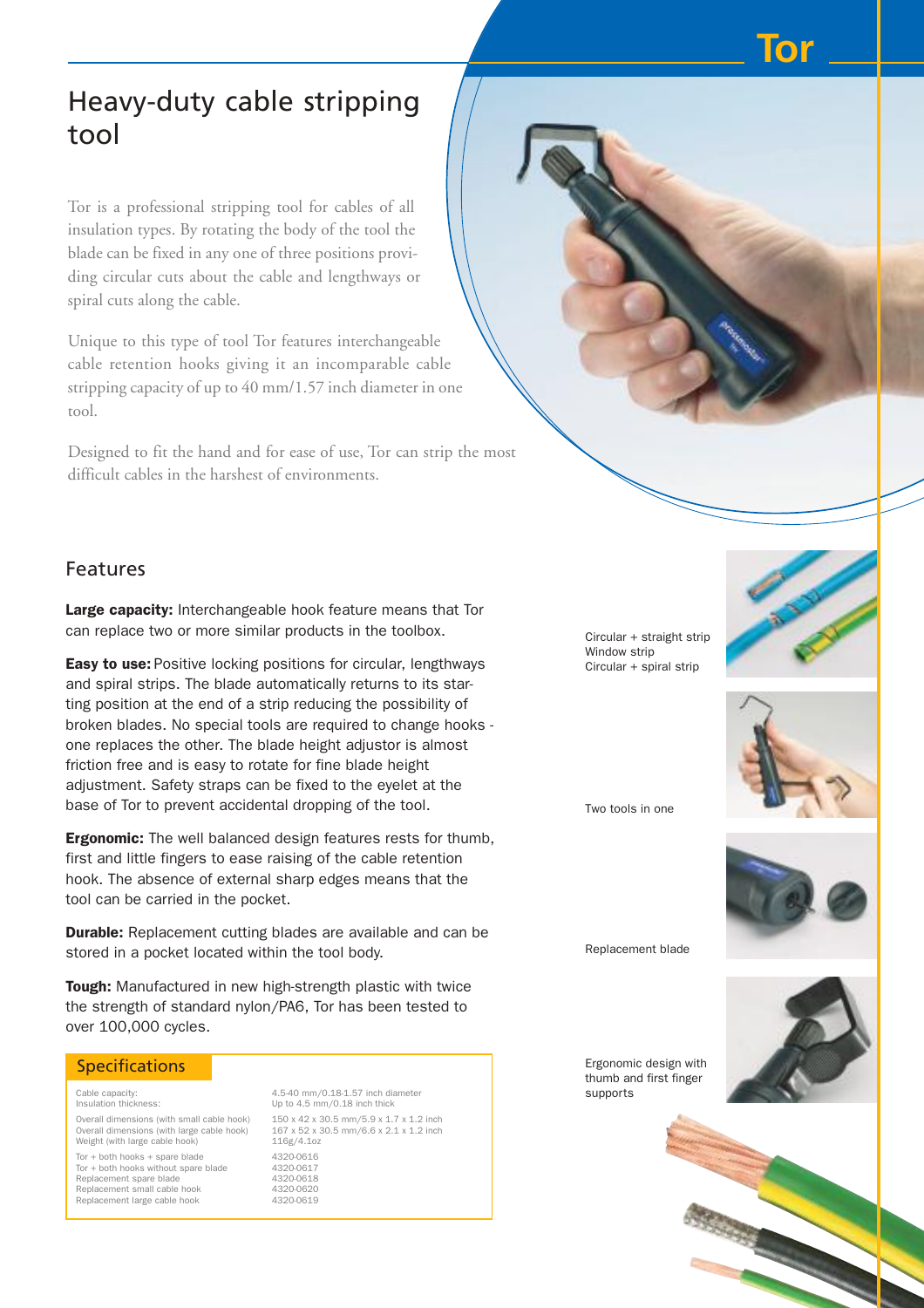# **Oden**

### Precision stripping tool

Oden is a precision stripping tool for removing the sheath from signal, telephone, audiovisual, instrumentation and data transmission copper and fiber optic cables.

The tool features a 9 position indexed blade height adjustment wheel ensuring accurate and repeatable stripping results. A further "x" position on the wheel allows the tool to be closed together to eject a worn blade cassette for quick and safe replacement.

The unique design requires simply gripping the tool together to allow easy cable entry. Handy, lightweight and pocketable, Oden is the ideal precision cable stripping tool for modern high speed data cables.

Easy to use



Precision setting



Replaceable blade



#### Features

Precise: Fine adjustability and repeatability assured by 9position adjustment wheel.

**Easy to use:** Simply squeezing Oden together opens the stripping cavity - insert cable, rotate once, remove from cable and pull off the scrap insulation sheath.

Safe: Smooth, rounded, pocketable and lightweight design. No open blade. Replacement blades encased within a plastic cassette.

Flexible: Strips the sheath from most multi-core and fiber optic cables up to 11 mm/0.43 inch in diameter.

Tough: Manufactured from a new impact resistant nylon Oden has been tested to over 50,000 cycles.

Economic: Replacement blade cassettes available.

#### **Specifications**

Cable capacity:<br>
2.5-11 mm/0.1-0.43 inch diameter<br>
Un to 1.0 mm/0.04 inch thick Oden + spare blade 4320-0621<br>Oden without spare blade 4320-0622 Oden without spare blade<br>
Replacement spare blade cassette<br>
4320-0623 Replacement spare blade cassette

Up to  $1.0 \text{ mm}/0.04$  inch thick Overall dimensions 90.5 x 39.5 x 19 mm/3.6 x 1.6 x 0.8 inch<br>  $\frac{1}{28g/0.90z}$   $\frac{1}{28g/0.90z}$ 28g/0.9oz

Rounded, pocketable design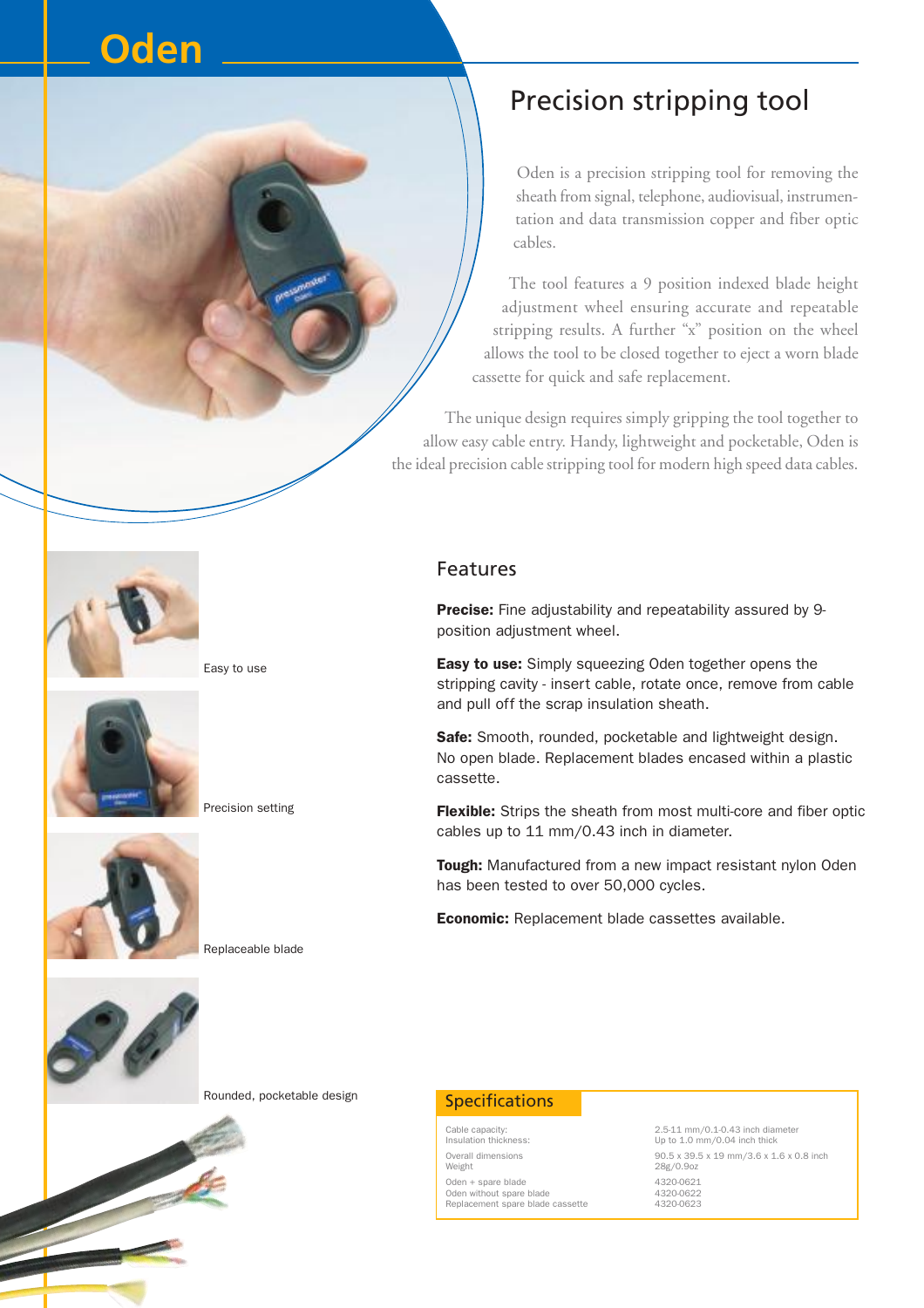

### 2 or 3 step strips in coaxial cables in seconds

Corex strips coaxial cables in twenty seconds or less. Highly versatile, it strips more types, qualities, sizes, and strip length specifications than any other stripper of its kind. Individual blade adjustment assures high stripping accuracy. Only expensive automated machines can match the speed and quality of Corex!

Supplied as a complete kit, Corex accommodates a range of interchangeable stripping cassettes and V-blocks. The Corex can also be purchased pre-adjusted to work straight out of the box.



#### Features

Flexible: Strips more coaxial cable sizes (Ø2.5-7.6 mm/0.1-0.3") than any other comparable stripper.

Accurate: Strips most cables with machine-like accuracy. Standard cassettes produce the strip lengths required for the majority of connectors. Custom cassettes can be made to order.

Unique: Setting gauge gives simple adjustment of blade height for most common cable types.

Fast: Simply insert the cable, close and rotate to strip.

Long-lasting: Steel blades tested for more than 2000 strips per cassette.

Economical: High productivity, long life and great versatility make Corex a best buy for anyone who needs to strip more than one cable size.

Accepts a range of 2-step and 3-step stripping cassettes plus V-blocks for different dimensions.



C-ST conductor stop lets you strip the inner conductor to a desired length with a simple adjustment. Sold separately.



Easy-to-use ergonomic slide design allows firm grip and easy movement.

#### **Specifications**

| 2-step stripping cassettes<br>"B" dimension                                                                                                                                                                      | $C-202$<br>$6.0$ mm/0.24"                        | $C-203$<br>$9.2$ mm/0.36"                   | $C-204$<br>12.0 mm/0.47"                    | $C-207$<br>$6.8$ mm/0.27"                    |                                              |  |  |  |
|------------------------------------------------------------------------------------------------------------------------------------------------------------------------------------------------------------------|--------------------------------------------------|---------------------------------------------|---------------------------------------------|----------------------------------------------|----------------------------------------------|--|--|--|
| 3-step stripping cassettes<br>"B" dimension<br>"C" dimension                                                                                                                                                     | $C-300$<br>5.5 mm/0.22"<br>5.5 mm/0.22"          | $C-301$<br>$2.7$ mm/0.11"<br>$8.3$ mm/0.33" | $C-305$<br>$6.0$ mm/0.24"<br>$6.0$ mm/0.24" | $C-309$<br>$2.5$ mm/0.10"<br>$6.8$ mm/0.27"  | $C-399$<br>$3.5$ mm/0.14"<br>7.5 mm/0.30"    |  |  |  |
| Note: The "A" dimension is either cut to length or set with the C-ST conductor stop.                                                                                                                             |                                                  |                                             |                                             |                                              |                                              |  |  |  |
| V-blocks<br>Cable diameter<br>Coaxial cable examples                                                                                                                                                             | $V-9$<br>2.5-3.2 mm/0.1-0.13"<br>RG174, 188, 316 | $V-2$<br>RG195, 180                         | 3.2-5.0 mm/0.13-0.2"                        | $V-7$<br>5.0-6.4 mm/0.2-0.25"<br>RG58, 59/62 | $V-4$<br>6.4-7.6 mm/0.25-0.3"<br>BELDEN 8281 |  |  |  |
| Complete Corex kit comprises: 1 universal tool body, 1 cassette, 1 adjustment wrench, 4 V-blocks, 1 hex wrench and instructions.<br>Kits: CX-202, CX-203, CX-204, CX-207, CX-300, CX-301, CX-305, CX-309, CX-399 |                                                  |                                             |                                             |                                              |                                              |  |  |  |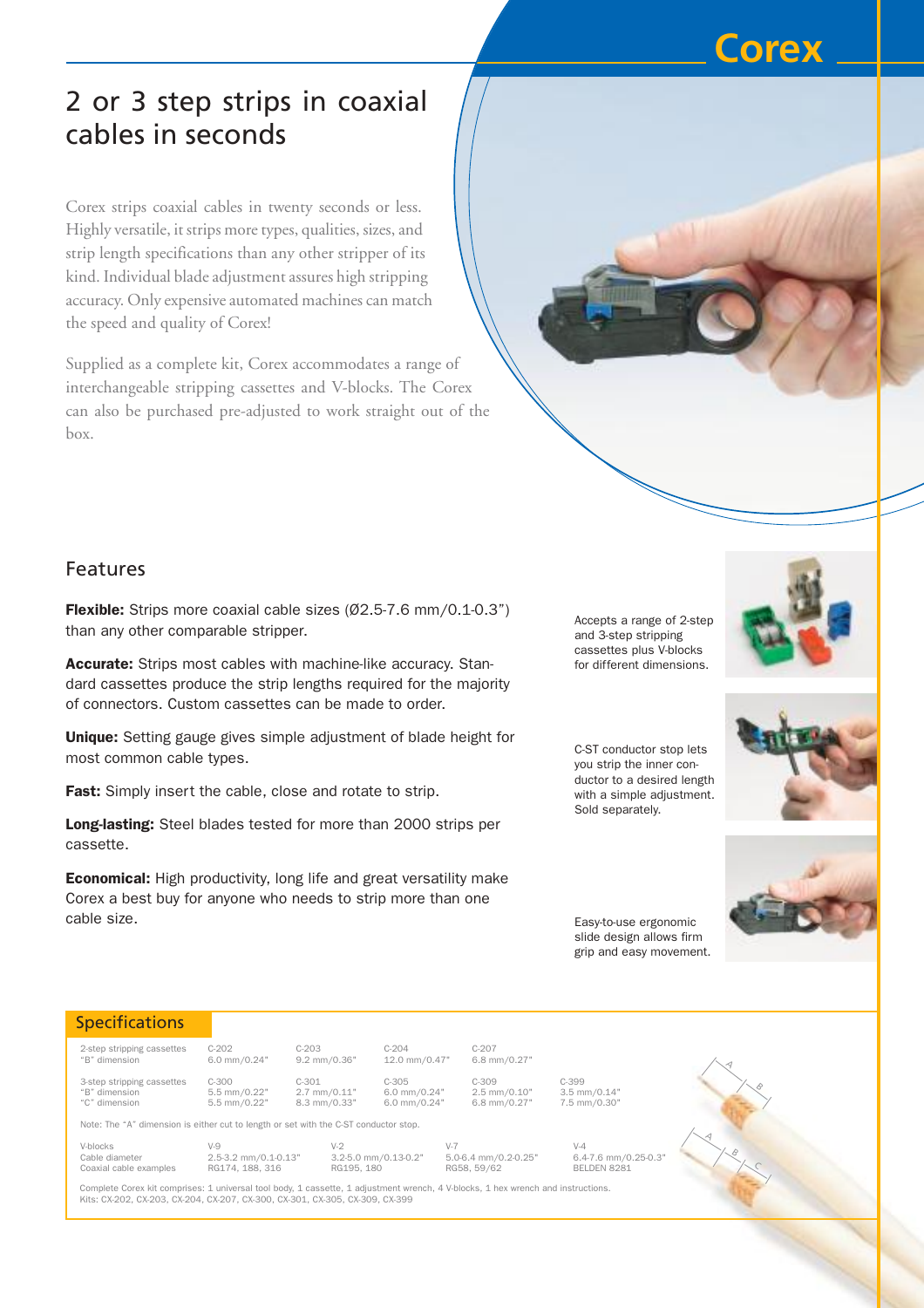# **Loke**

### Preset CATV coaxial cable stripping tool

The Loke stripper quickly and simply strips RG59 and RG6 coaxial cables for CATV "F" type connectors giving industry standard strip lengths of 6.35 mm/0.25" for both the braid and the conductor. The patented spring-like action and built-in stop eliminates the need for manual adjustment for different cables. A replaceable blade cassette providing 1,000 to 2,000 strips ensures good economy, and a belt clip provides extra convenience.



Quick and easy to use.

Features

Fast: Squeeze together to open, insert cable, rotate and pull off scrap.

Automatic: Preset with built-in stop eliminates need for adjustment.

Convenient: Pocketable with integrated belt clip.

Economic: Replaceable blade cassette available, each cassette gives 1,000 to 2,000 strips.

# **Freja**



Weight 21 g/ 0.75oz Loke 4320-0626<br>Replacement blade cassette 4320-0627 --...<br>Replacement blade cassette

Stripping capacity: RG59 and RG6 CATV coaxial cables<br>Strip lengths: 6.35 mm/0.25" braid and Strip lengths: 6.35 mm/0.25" braid and 6.35 mm/0.25" conductor Overall dimensions 83 x 44 x 18 mm/ 3.3 x 1.7 x 0.7 inch





Simple to adjust.

### Handy wire cut and strip tool

Freja is a traditional cutting and stripping pliers type tool for wires up to 6 mm2 /10 AWG. A simple twist of the release screw allows the adjustor to be correctly placed within the marked wire size window for accurate size gauging. Spring-loaded handles ensure that the tool is always ready for use. The tool can be locked closed for storage.

### Features

Accurate: Gauged adjustment.

Ready: Spring loaded handles.

Handy: Locks to its closed position.

#### **Specifications**

Freja 4300-1515

Stripping capacity:  $0.5-6.0 \text{ mm}^2/20-10 \text{ AWG}$ <br>Up to 6.0 mm<sup>2</sup>/10 AWG Up to  $6.0 \text{ mm}^2/10$  AWG Overall dimensions 140 x 66 x 11 mm/ 5.5 x 2.6 x 0.43 inch Weight 78 g/ 2.8 oz

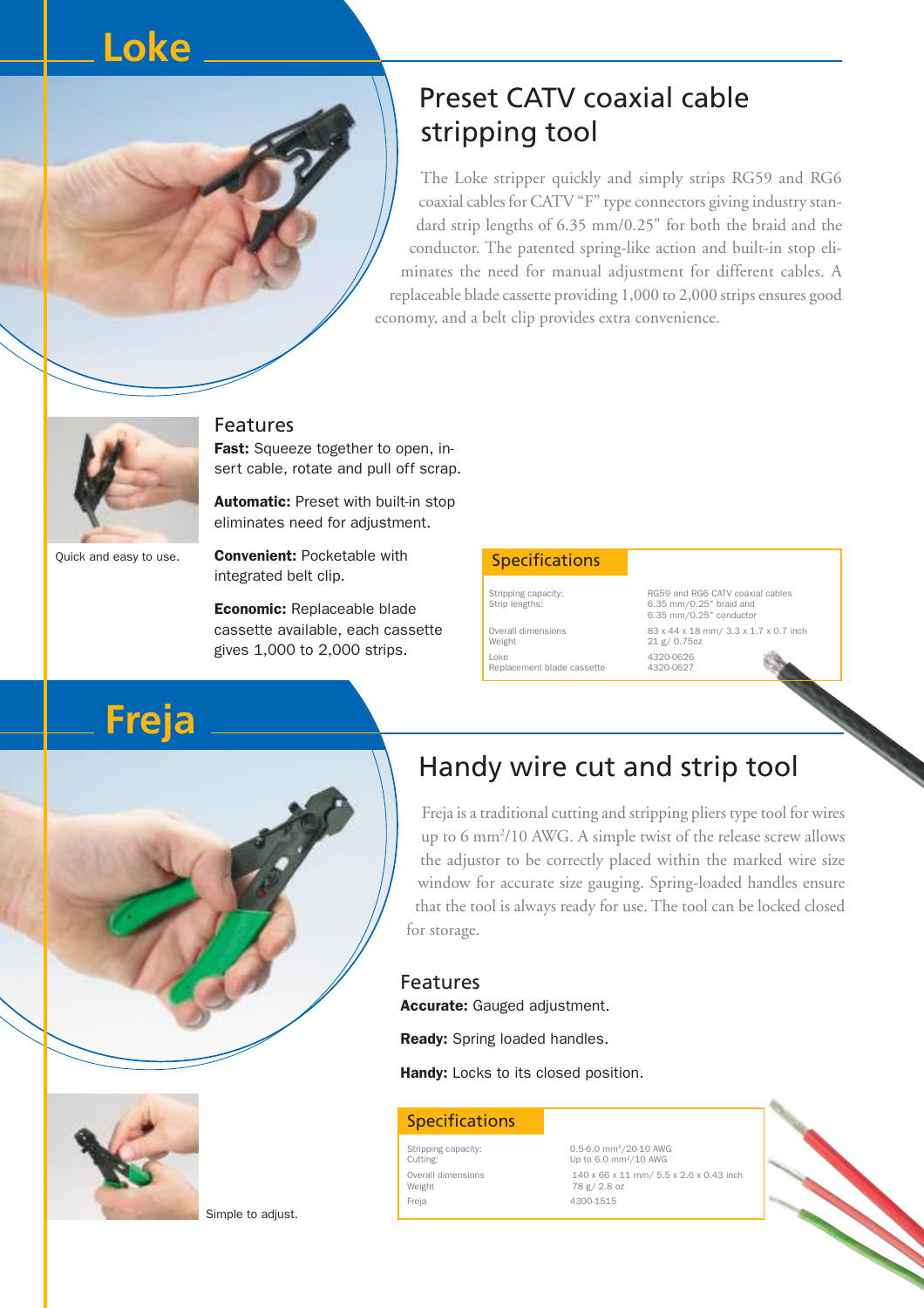## Wire and cable guide

#### Some common wires and cables



### How to achieve that perfect strip

On the face of it, stripping wires and cables seems like a very straightforward task. We have all tried it and all met with a reason-able degree of success. But the speed and quality of the result we achieve depends on many factors. As with most jobs of work, thorough preparation and a good hand tool are essential.

This guide explains some of the problems and pitfalls of cable and wire stripping, and recommends some simple steps that will help you achieve that perfect, or as good as perfect, strip.

#### Familiarise yourself with the job in hand

As the main illustration shows, there is an extremely wide range of wires and cables on the market today. Furthermore, types that appear to be similar can be very different inside, just as types that look very different may have the same cross-sectional area of conductor (see below).



Four 18 AWG insulated equipment wires from the standard range of two large wire manufacturers. The outer diameter and thickness of the insulation varies tremendously, yet the cross-sectional area of the conductor is the same in all cases.

Fortunately, connector manufacturers realise the impracticality of making connectors specific for all wire types – the cost would be prohibitive and the numbers bewildering. Instead, they aim to make the largest numbers of wires fit into the smallest numbers of connectors. In addition, the better connector manufacturers always specify the wire range that will fit into a specific connector.

Armed with this information, select a wire or cable suitable for the job. Next, check the make up of the wire. Pay particular attention to the **conductor** material, cross-sectional area and the type of plating and shield if applicable. Check the amount of stranding and, if appropriate, the **twisting**. Finally, examine the *insulation*. Insulation material ranges from very soft to very hard, and some wires may be double or triple-insulated with different types of insulation. Certain cables can even be armoured with steel wire.

#### Prepare the wire/cable to fit the connector

When preparing the wire or cable to fit the connector, i.e. stripping it to expose the length of conductor (or lengths for coaxial cables) specified by the connector manufacturer, note the following key requirements:



- do not cut, nick or scrape the conductor(s) in any way. Ensure that strands are not pulled out of the wire end (this indicates nicking).



- maintain the lay (twisting) of the conductor. Do not over-twist or straighten.



- cut the insulation clean and square to the wire without unduly stretching the material. Beware: Manually setting a strip length of 5 mm on a gauge does not guarantee that this length will be achieved. All insulation material stretches to some extent when the waste slug is pulled off, unless the insulation is completely cut through, which is almost impossible to achieve in practice.



- do not scar or cut the remaining insulation. (Grip marks are acceptable provided that the insulation returns to its original shape.)



- keep the conductor clean. Remove any remaining scraps of insulation trapped between conductors and brush away any powder deposits (powder is often included in cables to stop cores/conductors from adhering to the insulation).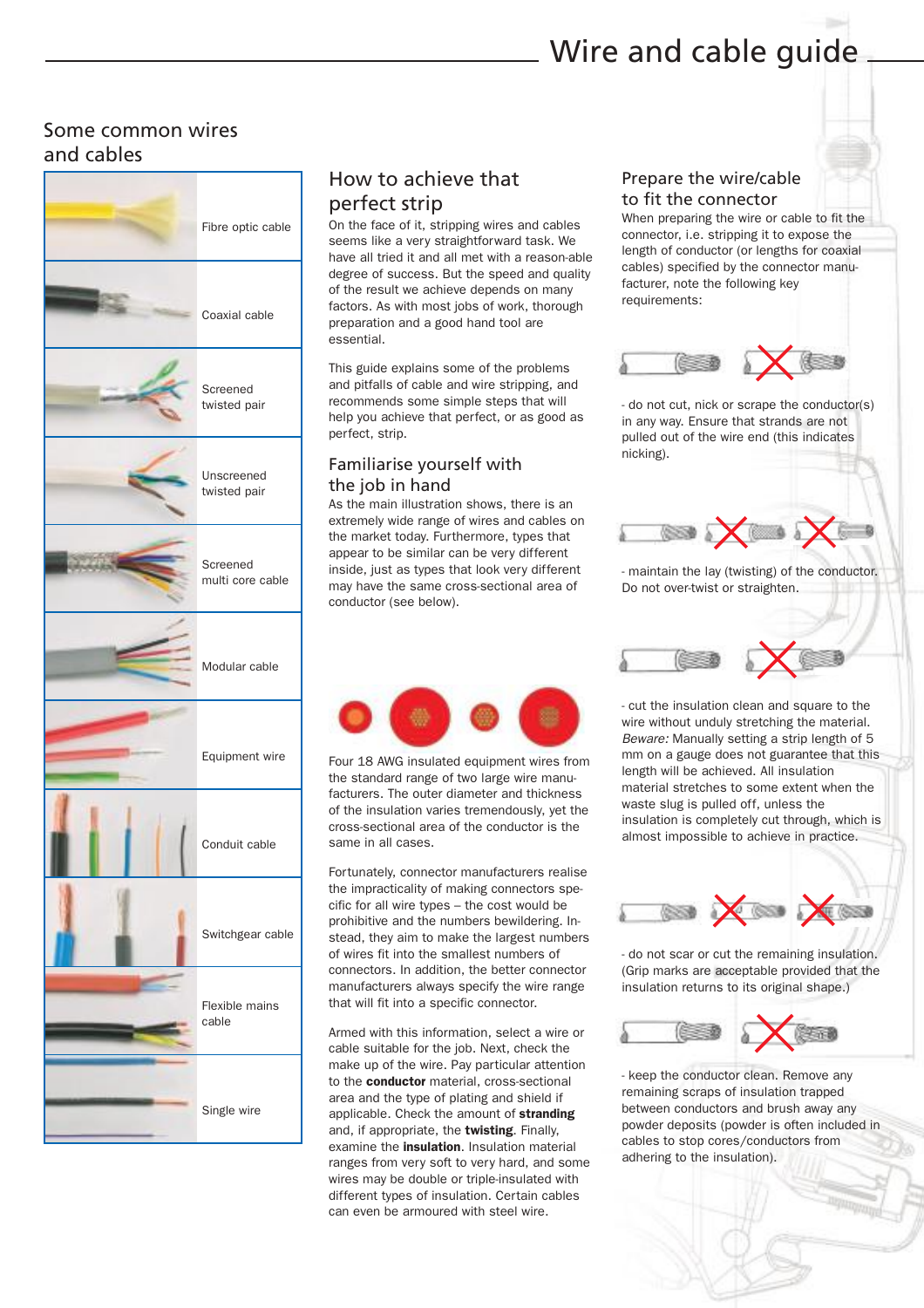# Conversion Tables

|               |                                                                 | Conversions           |                                       |  |
|---------------|-----------------------------------------------------------------|-----------------------|---------------------------------------|--|
|               | x<br>(y/a)                                                      | а                     | у<br>$(x * a)$                        |  |
| Length        |                                                                 | 25.4                  |                                       |  |
|               | Milli-inches (mils or 'thou')<br>Inches (in)                    | 25.4                  | Micrometres (µm)                      |  |
|               | Inches (in)                                                     | 2.54                  | Millimetres (mm)<br>Centimetres (cm)  |  |
|               | Feet (ft)                                                       | 30.48                 |                                       |  |
|               | Feet (ft)                                                       | 0.3048                |                                       |  |
|               | Yards (yd)                                                      | 0.9144                | Metres (m)                            |  |
|               | Furlongs                                                        | 201.168               |                                       |  |
|               | Miles, statute (mi)                                             | 1.609344              |                                       |  |
|               | Miles, int'l nautical                                           | 1.852                 | Kilometres (km)                       |  |
| Area          | Circular mils                                                   | 506.707               | Square micrometres $(\mu m^2)$        |  |
|               | Square inches $(in^2)$                                          | 645.16                | Square millimetres (mm <sup>2</sup> ) |  |
|               | Square inches $(in^2)$                                          | 6.4516                |                                       |  |
|               | Square feet $(ft^2)$                                            | 929.0304              | Square centimetres (cm <sup>2</sup> ) |  |
|               | Square feet $(ft^2)$                                            | 0.09290304            | Square metres $(m^2)$                 |  |
|               | Square yards (yd <sup>2</sup> )                                 | 0.83612736            |                                       |  |
|               | Acres                                                           | 0.40468564224         | Hectares (ha)                         |  |
|               | Square miles (mi <sup>2</sup> )                                 | 2.589988110336        | Square kilometres (km <sup>2</sup> )  |  |
| <b>Volume</b> | Cubic inches $(in^3)$                                           | 16.387064             |                                       |  |
|               | US liquid ounces                                                | 29.5735               | Cubic centimetres (cm <sup>3</sup> )  |  |
|               | US liquid pints (US liq pt)                                     | 0.473176473           |                                       |  |
|               | US liquid quarts                                                | 0.946352946           | Cubic decimetres (dm <sup>3</sup> )   |  |
|               | US liquid gallons (US liq gal)                                  | 3.785411784           | SI litres (I or L)                    |  |
|               | Cubic feet $(ft^3)$                                             | 28.316846592          |                                       |  |
|               | US bushels                                                      | 0.352391              | SI hectolitres (hl)                   |  |
|               | Barrels, petroleum (42 US gallons)                              | 0.158987294928        | Cubic metres $(m^3)$                  |  |
|               | Cubic yards (yd <sup>3</sup> )                                  | 0.764554857984        |                                       |  |
| Weight        | Grains                                                          | 64.79891              | Milligrams (mg)                       |  |
| (mass)        | Ounces (oz)                                                     | 28.349523125          | Grams (g)                             |  |
|               | Ounces troy (oz tr)                                             | 31.1034768            |                                       |  |
|               | Pounds (lb)                                                     | 0.45359237            |                                       |  |
|               | Stones                                                          | 6.35029318            | Kilograms (kg)                        |  |
|               | US short hundredweights (US cwt)                                | 45.359237             |                                       |  |
|               | US short tons                                                   | 907.18474             |                                       |  |
| Velocity      | Inches per minute (in/min)                                      | 0.423333              | Millimetres per second (mm/s)         |  |
|               | Miles per hour (mph)                                            | 1.609344              | Kilometres per hour (km/h)            |  |
|               | Miles per hour (mph)                                            | 0.44704               | Metres per second (m/s)               |  |
|               | International knots                                             | 0.514444              |                                       |  |
| Force         | Poundals                                                        | 0.138255              |                                       |  |
|               | Ounces-force (ozf)                                              | 0.278014              | Newtons (N)                           |  |
|               | Pounds-force (lbf)                                              | 4.44822               |                                       |  |
|               | Newtons (N)                                                     | 0.101972              | Kilograms-force (kgf)                 |  |
|               | Pounds-force (lbf)<br>US short tons-force (US tonf)             | 0.45359237<br>8.89644 | Kiloponds (kp)<br>Kilonewtons (kN)    |  |
|               | Poundals foot (pdl ft)                                          | 0.0421401             |                                       |  |
| <b>Torque</b> | Pounds-force foot (lbf ft)                                      | 1.35582               | Newton metres (N m)                   |  |
|               | <b>Pressure</b> Poundals per square foot (pdl/ft <sup>2</sup> ) | 1.48816               | Pascals (pa)                          |  |
| & stress      | Pounds-force per square foot (lbf/ft <sup>2</sup> )             | 47.8803               | Newtons per square metre $(N/m^2)$    |  |
|               | Pounds-force per square foot (lbf/ft <sup>2</sup> )             | 0.478803              |                                       |  |
|               | Pounds-force per square inch (lbf/in <sup>2</sup> )             | 68.9476               | Milibars (mbar)                       |  |
|               | Pounds-force per square inch (lbf/in <sup>2</sup> )             | 6.89476               | Kilopascals (kPa)                     |  |
| Energy,       | Foot poundals (ft pdl)                                          | 0.0421401             |                                       |  |
| work          | Foot pounds-force (ft lbf)                                      | 1.35582               | Joules (J)                            |  |
|               | Kilograms-force metre (kgf/m)                                   | 9.80665               |                                       |  |
|               | Watt hours (W h)                                                | 3.6                   | Kilojoules (kJ)                       |  |
|               | Therms                                                          | 105.506               | Megajoules (MJ)                       |  |
| <b>Power</b>  | Foot pounds-force per second (ft lbf/s)                         | 1.35582               | Watts (W)                             |  |
|               | Metric horsepower                                               | 0.735499              | Kilowatts (kW)                        |  |
| Plane         | Degrees $(°)$                                                   | 0.0174533             | Radians (rad)                         |  |
| angle         |                                                                 |                       |                                       |  |

| AWG American Wire Gage to mm <sup>2</sup> |                                                   |                    |                |                 |                 |  |  |  |  |
|-------------------------------------------|---------------------------------------------------|--------------------|----------------|-----------------|-----------------|--|--|--|--|
| AWG                                       | Strands*   Outside diameter**<br><b>Wire Area</b> |                    |                |                 |                 |  |  |  |  |
|                                           |                                                   |                    |                | <b>Circular</b> |                 |  |  |  |  |
|                                           |                                                   | <b>Inches</b>      | mm             | $mils***$       | mm <sup>2</sup> |  |  |  |  |
|                                           |                                                   |                    |                |                 |                 |  |  |  |  |
| 44                                        | 1                                                 | 0.00198            | 0.050          | 3.92            | 0.002           |  |  |  |  |
| 42                                        | 1<br>1                                            | 0.00249            | 0.063          | 6.20            | 0.003           |  |  |  |  |
| 40<br>38                                  | 1                                                 | 0.00314<br>0.00396 | 0.080<br>0.101 | 9.86<br>15.68   | 0.005<br>0.008  |  |  |  |  |
| 36                                        | 1                                                 | 0.00500            | 0.127          | 25.00           | 0.013           |  |  |  |  |
| 36                                        | 7/44                                              | 0.00600            | 0.153          | 27.44           | 0.014           |  |  |  |  |
| 34                                        | 1                                                 | 0.00630            | 0.160          | 39.69           | 0.020           |  |  |  |  |
| 34                                        | 7/42                                              | 0.00750            | 0.191          | 43.40           | 0.022           |  |  |  |  |
| 32                                        | 1                                                 | 0.00795            | 0.202          | 63.20           | 0.032           |  |  |  |  |
| 32                                        | 7/40                                              | 0.00930            | 0.203          | 69.02           | 0.035           |  |  |  |  |
| 32                                        | 19/44                                             | 0.01000            | 0.229          | 74.49           | 0.038           |  |  |  |  |
| 30                                        | 1                                                 | 0.0100             | 0.254          | 100.0           | 0.051           |  |  |  |  |
| 30                                        | 7/38                                              | 0.0120             | 0.305          | 109.8           | 0.056           |  |  |  |  |
| 30                                        | 19/42                                             | 0.0120             | 0.305          | 117.80          | 0.060           |  |  |  |  |
| 29                                        | 1                                                 | 0.0113             | 0.287          | 127.7           | 0.065           |  |  |  |  |
| 28                                        | 1                                                 | 0.0126             | 0.320          | 158.8           | 0.080           |  |  |  |  |
| 28                                        | 7/36                                              | 0.0150             | 0.381          | 175.0           | 0.089           |  |  |  |  |
| 28                                        | 19/40                                             | 0.0160             | 0.406          | 187.3           | 0.095           |  |  |  |  |
| 27                                        | 1                                                 | 0.0142             | 0.361          | 201.6           | 0.102           |  |  |  |  |
| 26                                        | 1                                                 | 0.0159             | 0.404          | 252.8           | 0.128           |  |  |  |  |
| 26                                        | 7/34                                              | 0.0190             | 0.483<br>0.553 | 277.8           | 0.141           |  |  |  |  |
| 26                                        | 10/36                                             | 0.0210             |                | 250.0           | 0.127           |  |  |  |  |
| 26<br>25                                  | 19/38<br>1                                        | 0.0200<br>0.0179   | 0.508<br>0.455 | 297.9<br>320.4  | 0.151<br>0.162  |  |  |  |  |
| 24                                        | 1                                                 | 0.0201             | 0.511          | 404.0           | 0.205           |  |  |  |  |
| 24                                        | 7/32                                              | 0.0240             | 0.610          | 442.4           | 0.224           |  |  |  |  |
| 24                                        | 10/34                                             | 0.0240             | 0.610          | 396.9           | 0.201           |  |  |  |  |
| 24                                        | 19/36                                             | 0.0240             | 0.610          | 475.0           | 0.241           |  |  |  |  |
| 24                                        | 42/40                                             | 0.0230             | 0.584          | 414.1           | 0.210           |  |  |  |  |
| 22                                        | 1                                                 | 0.0253             | 0.643          | 640.1           | 0.324           |  |  |  |  |
| 22                                        | 7/30                                              | 0.0300             | 0.762          | 700.0           | 0.355           |  |  |  |  |
| 22                                        | 19/34                                             | 0.0310             | 0.787          | 754.1           | 0.382           |  |  |  |  |
| 20                                        | 1                                                 | 0.0320             | 0.813          | 1024            | 0.519           |  |  |  |  |
| 20                                        | 7/28                                              | 0.0370             | 0.890          | 1111            | 0.563           |  |  |  |  |
| 20                                        | 10/30                                             | 0.0370             | 0.890          | 1000            | 0.507           |  |  |  |  |
| 20                                        | 19/32                                             | 0.0370             | 0.940          | 1201            | 0.608           |  |  |  |  |
| 20                                        | 42/36                                             | 0.0360             | 0.914          | 1050            | 0.532           |  |  |  |  |
| 18                                        | 1                                                 | 0.0403             | 1.024          | 1624            | 0.823           |  |  |  |  |
| 18                                        | 7/26                                              | 0.0480             | 1.220          | 1770            | 0.897           |  |  |  |  |
| 18                                        | 16/30                                             | 0.0470             | 1.200          | 1600            | 0.811           |  |  |  |  |
| 18                                        | 19/30                                             | 0.0490             | 1.240          | 1900            | 0.963           |  |  |  |  |
| 18<br>18                                  | 42/34<br>65/36                                    | 0.0470<br>0.0470   | 1.200<br>1.200 | 1667<br>1625    | 0.845<br>0.823  |  |  |  |  |
| 16                                        | 1                                                 | 0.0508             | 1.290          | 2581            | 1.308           |  |  |  |  |
| 16                                        | 7/24                                              | 0.0600             | 1.520          | 2828            | 1.433           |  |  |  |  |
| 16                                        | 19/29                                             | 0.0580             | 1.470          | 2426            | 1.229           |  |  |  |  |
| 16                                        | 26/30                                             | 0.0590             | 1.500          | 2600            | 1.317           |  |  |  |  |
| 16                                        | 65/34                                             | 0.0590             | 1.500          | 2580            | 1.307           |  |  |  |  |
| 16                                        | 105/36                                            | 0.0580             | 1.470          | 2625            | 1.330           |  |  |  |  |
| 14                                        | 1                                                 | 0.0641             | 1.628          | 4109            | 2.082           |  |  |  |  |
| 14                                        | 7/22                                              | 0.0760             | 1.930          | 4481            | 2.270           |  |  |  |  |
| 14                                        | 19/26                                             | 0.0710             | 1.800          | 4803            | 2.434           |  |  |  |  |
| 14                                        | 42/30                                             | 0.0750             | 1.900          | 4200            | 2.128           |  |  |  |  |
| 14                                        | 105/34                                            | 0.0750             | 1.900          | 4167            | 2.112           |  |  |  |  |
| 12                                        | 1                                                 | 0.0808             | 2.052          | 6529            | 3.308           |  |  |  |  |
| 12                                        | 7/20                                              | 0.0960             | 2.440          | 7168            | 3.632           |  |  |  |  |
| 12                                        | 19/25                                             | 0.0930             | 2.360          | 6088            | 3.085           |  |  |  |  |
| 12                                        | 65/30                                             | 0.0950             | 2.410          | 6500            | 3.294           |  |  |  |  |
| 12                                        | 165/34                                            | 0.0950             | 2.410          | 6549            | 3.318           |  |  |  |  |
| 10                                        | 1                                                 | 0.1019             | 2.588          | 10384           | 5.261           |  |  |  |  |
| 10<br>10                                  | 37/26<br>49/27                                    | 0.1150<br>0.1160   | 2.920<br>2.950 | 9354<br>9880    | 4.740<br>5.006  |  |  |  |  |
| 10                                        | 65/28                                             | 0.1200             | 2.950          | 10319           | 5.229           |  |  |  |  |
| 10                                        | 105/30                                            | 0.1180             | 2.950          | 10500           | 5.320           |  |  |  |  |
| 8                                         | 1                                                 | 0.1285             | 3.264          | 16512           | 8.367           |  |  |  |  |
| 6                                         | 1                                                 | 0.1620             | 4.115          | 26244           | 13.30           |  |  |  |  |
| 4                                         | 1                                                 | 0.2043             | 5.189          | 41738           | 21.15           |  |  |  |  |

\* 7/32 means 7 strands of nominal 32 AWG wire.

\*\* the outside diameters and circular mil areas of stranded wires are approximate \*\*\* a circular mil is the area of a circle 0.001 inch in diameter.

The information is based on standard conversion tables. No liability for inaccuracy is accepted.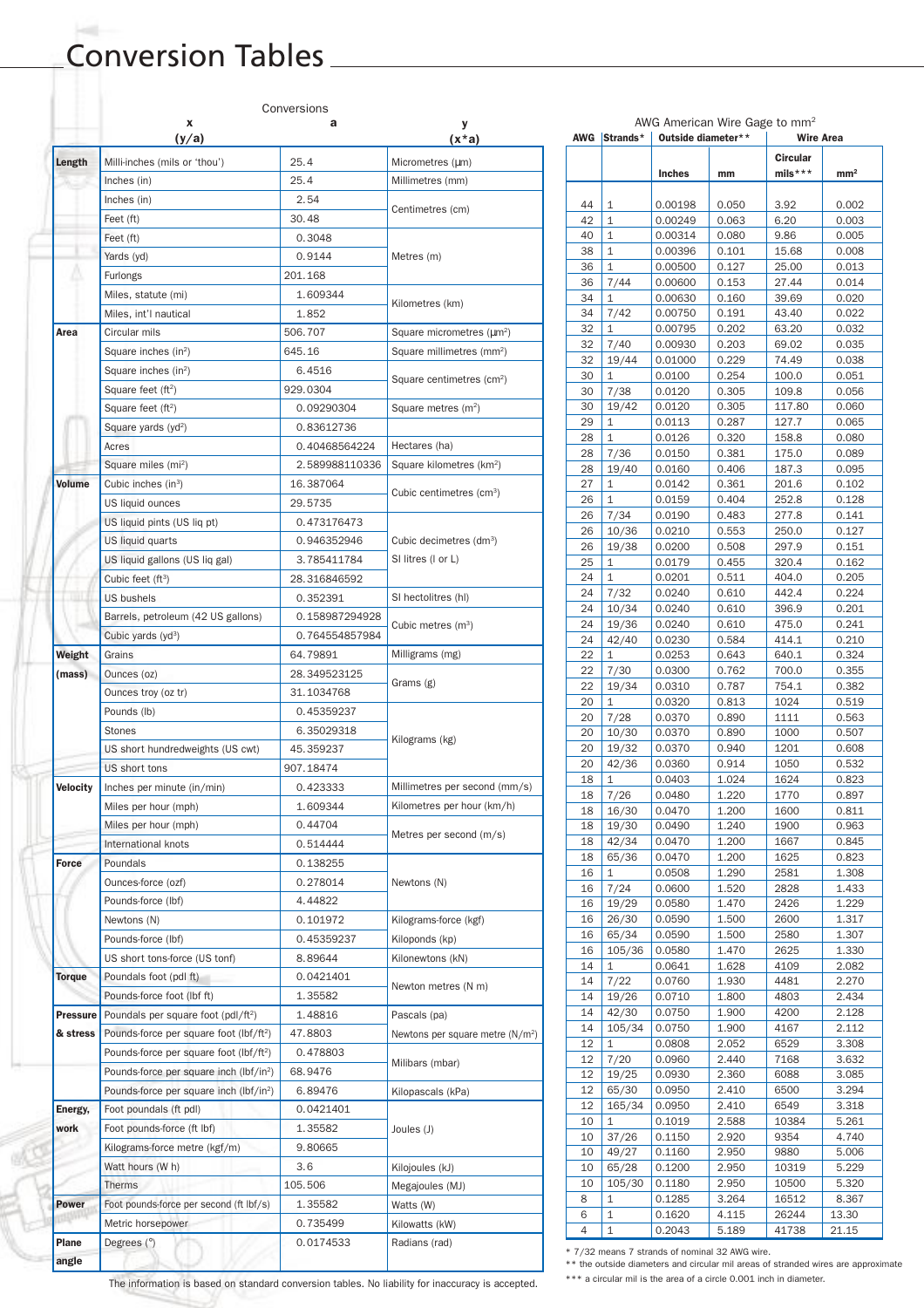